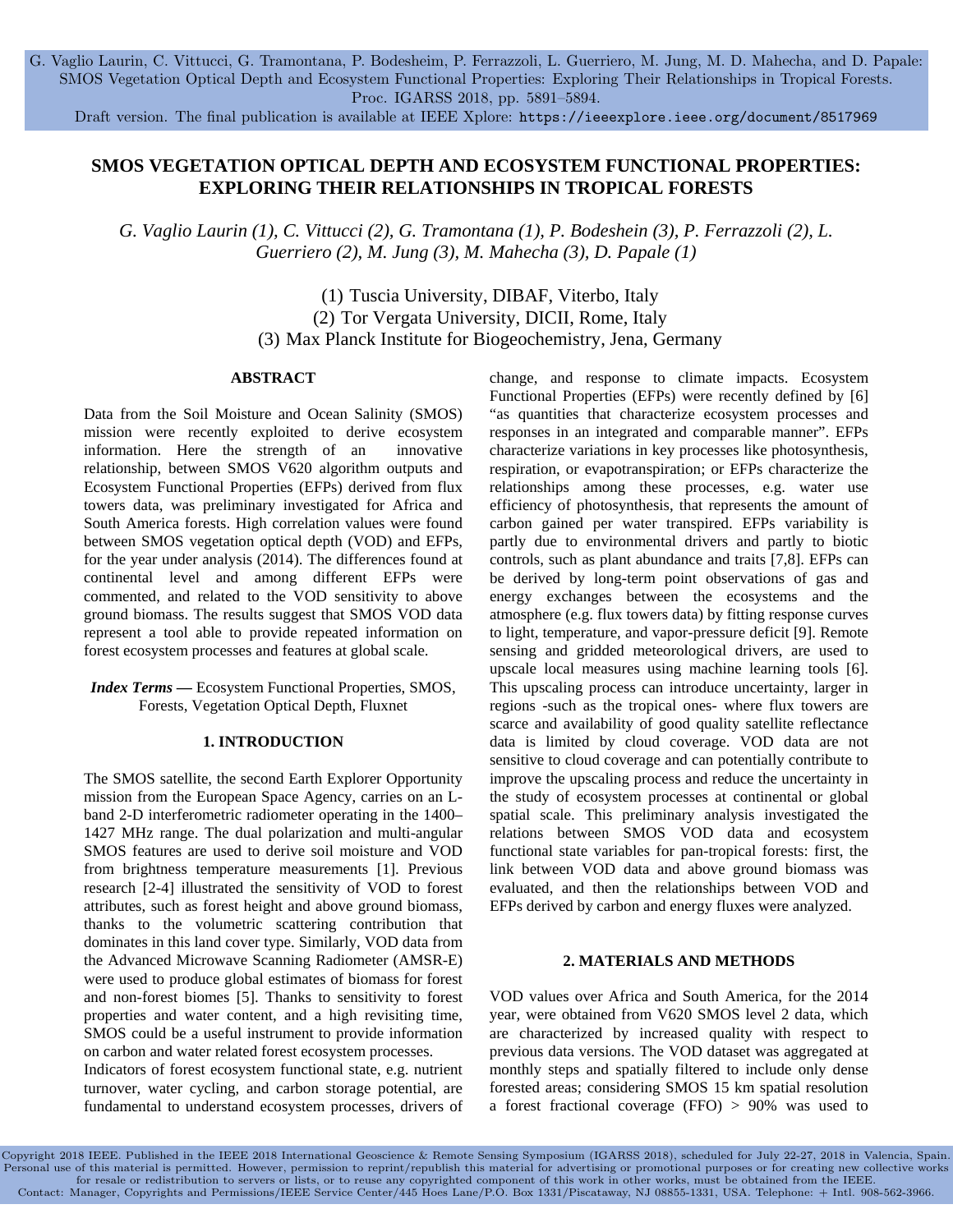minimize the inclusion of non-forested land. Then, VOD sensitivity to above ground biomass (AGB), as well as signal saturation, were evaluated using a biomass global map developed by [10] and resampled at VOD resolution. The relationship between VOD data and AGB map was tested at 25 Mg ha<sup>-1</sup> cumulated intervals, and the trend of the resulting coefficient of determination  $(R^2)$  was used to find a threshold of AGB over which the VOD signal sensitivity saturates. Areas that in the AGB map showed values over this threshold were excluded from VOD dataset. A temporal filter was also used to select the period in which VOD showed more sensitivity to carbon related information, considering the influence of L-band signal of precipitation and the varying rainfall patterns along the year. A 3-month moving window (Jan.-Mar, Feb.-Apr, … until Oct.-Dec.) was applied on the VOD dataset. The 3-month period for which the VOD-AGB map coefficient of determination resulted higher was used for the analyses.

The data used for generating the EFPs were provided by the Horizon 2020 BACI project (https://www.bgcjena.mpg.de/geodb/projects/Data.php). These globally upscaled products, have been generated by a machine learning algorithm and site level half hourly measurements of carbon and energy fluxes provided by FLUXNET data (http://fluxnet.fluxdata.org). Products include Gross Primary Production (GPP) as carbon fluxes, Latent heat of evapotranspiration (LE) and sensible heat (H) among the energy fluxes. For calculating EFPs spatial grids of precipitation and global incoming radiation were also used. To explore correlations with SMOS VOD dataset, the following EFPs were used: maximum Gross Primary Production (GPPmax), Light Use Efficiency (LUE), Water Use Efficiency (WUE), and Bowen Ratio (BW). These EFPs provide empirical estimates of seasonal and long-term changes of ecosystem functional state and allow comparison across sites [7]. Specifically, GPPmax is an index of the photosynthetic capacity of the ecosystem, typically occurring at the peak of the growing season, with favorable temperatures and absence of water stress. GPPmax was estimated as the 90<sup>th</sup> percentile of daily GPP. LUE represents the capacity of vegetation to convert the incoming light to fixed carbon, and was calculated as the ratio between GPP and global incoming radiation (Rad). WUE, at ecosystem scale, is the capability of green ecosystem to optimize the available water that moves from soil to atmosphere through plant canopies; it was estimated as the ratio between GPP and evapotranspiration (derived by LE). BW is used to define the relative amount (as ratio) of energy used for warming in comparison with the one used for evapotranspiration; it was estimated as the ratio between H and LE. Additional details on EFPs products and processing are available at https://www.bgcjena.mpg.de/geodb/projects/Home.php and illustrated by [7].

Upscaled fluxes and meteorological grids were processed to obtain EFPs for the 2014 year, and resampled to match the SMOS VOD spatial resolution. VOD-EFPs relationships were then explored by means of the Pearson and Spearman correlation coefficients.

## **3. RESULTS**

## **3.1 VOD and AGB map relationships**

The VOD-AGB relationship for Africa and South America dense forests grew with increasing biomass and reached its maximum strength at about 275-300 Mg ha<sup>-1</sup> ( $\mathbb{R}^2$  = 0.68, 32766 samples), after which signal saturation occurred The variability of the VOD-AGB map relationship according to different 3-month intervals is illustrated in Fig. 1. Results led to the selection of the Mar.-May and the Aug.-Oct. periods for Africa (17501 samples) and South America (36794 samples) respectively, being those in which VOD showed larger sensitivity to carbon related information.



Figure 1.  $R^2$  trend for the VOD-AGB map relationship, in different 3-month intervals.

### **3.2 VOD and EFPs relationships**

Some of the computed EFPs are shown in Fig. 2 and 3, that illustrate GPPmax and LUE in South America, and in Fig. 4 and 5, that illustrate WUE and BW in Africa. These figures cover those areas retained after elimination of SMOS pixels with forest fraction lower than 90%. In Table 1, the Pearson and Spearman correlation coefficients computed between VOD (Mar.-May months in Africa and Aug.-Oct. in South America) and EFPs are presented.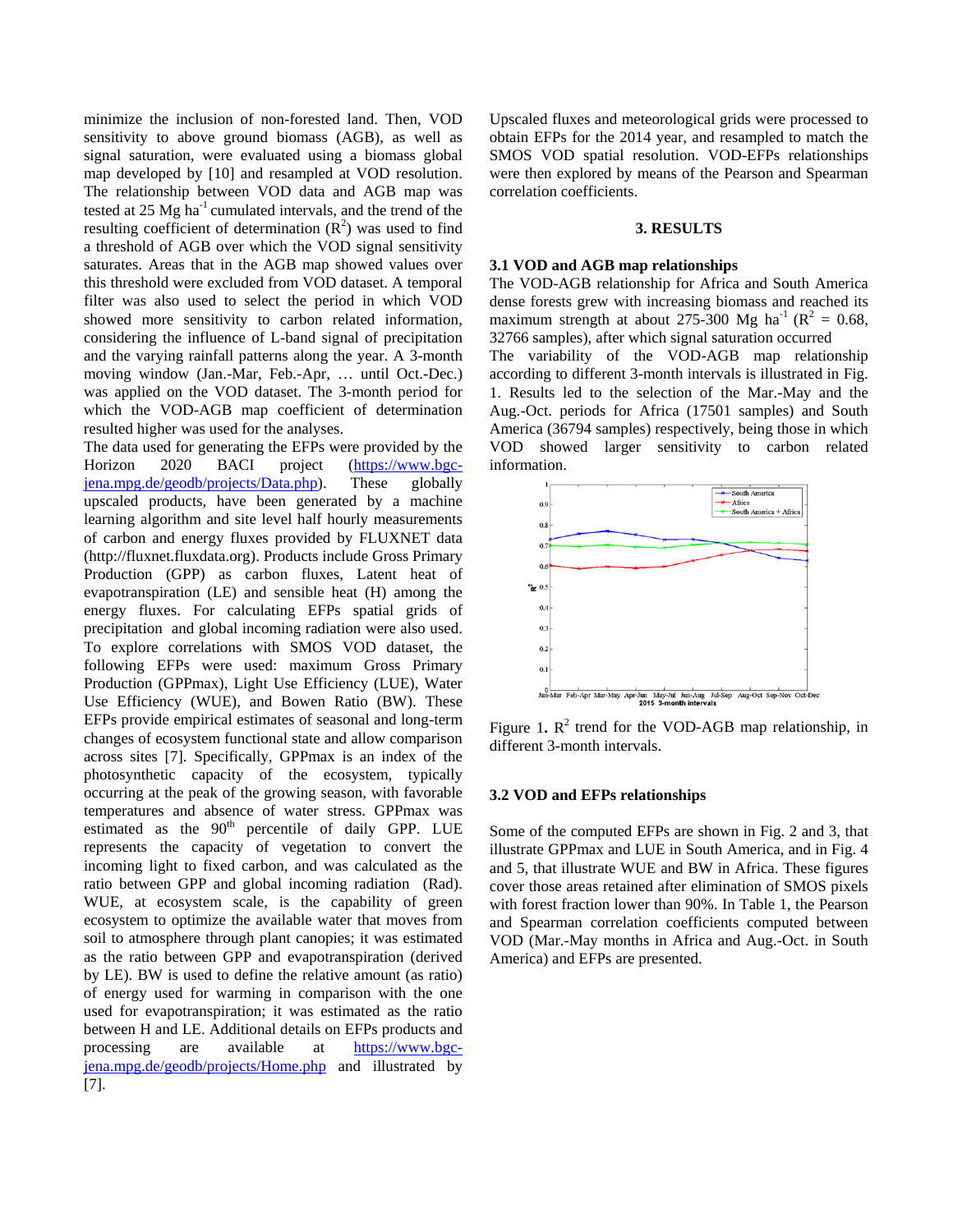

Figure 2. Map of GPPmax in South America.



Figure 3. Map of LUE in South America.



Figure 4**.** Map of WUE in Africa.



Figure 5 Map of BW in Africa.

Table 1. Values of Pearson and Spearman correlation coefficients between VOD and EFPs for the year 2014.

| VOD         | <b>GPP</b> max | LUE  | WUE  | BW      |  |  |
|-------------|----------------|------|------|---------|--|--|
| Africa 2014 | 0.78           | 0.83 | 0.81 | $-0.82$ |  |  |
| Spearman    |                |      |      |         |  |  |
| Africa 2014 | 0.82           | 0.91 | 0.88 | $-0.86$ |  |  |
| Pearson     |                |      |      |         |  |  |

| S.America 2014 | 0.22 | 0.60 | 0.54 | $-0.59$ |
|----------------|------|------|------|---------|
| Spearman       |      |      |      |         |
| S.America 2014 | 0.37 | 0.76 | 0.70 | -0.67   |
| Pearson        |      |      |      |         |

Similarly, a correlation analysis was conducted between and EFPs and VOD monthly values; Fig. 6 shows VOD for the July 2015 month. The obtained results at monthly steps are in line with those obtained for year analysis; variations reflect the differences in meteorological patterns occurring in different regions along the year.



Figure 6. VOD averaged for the July month.

## **4. DISCUSSION AND CONCLUSIONS**

The relationship between VOD and AGB map resulted relevant, with signal saturation occurring at values that encompass most of the dense forests found in the tropical biome. This indicates that, at least in dense forests where the soil contribution to the signal is limited, SMOS data can provide important indications on the amount of stored carbon. When the 3-months VOD series were correlated to AGB, differences emerged between the two continents. The VOD-AGB correlation was in general slightly higher in South America, with minimal differences found along the year. The months in which the VOD-AGB correlation was higher were those having also higher precipitations regimes, in both continents: the Sept.-Dec. in the Congo Basin, and the Mar.-May period in the Amazon. During these months the VOD signal dynamic, and hence the correlation with AGB, resulted higher. It is known that the distribution of AGB density has a relation with water availability, at least in South America [11]. Rainfall can produce stronger VOD response in very dense forests with highest AGB, thanks to the water that remains captured in the canopy volume. In these forests the signal resulted high all along the year, as it probably reaches the saturation level. In less dense and open forests an increase of VOD is observed after the rainy season, due to regrowth, reducing the overall dynamic range. Therefore the highest dynamic range, as well as the highest correlation coefficient, are observed during the rainy